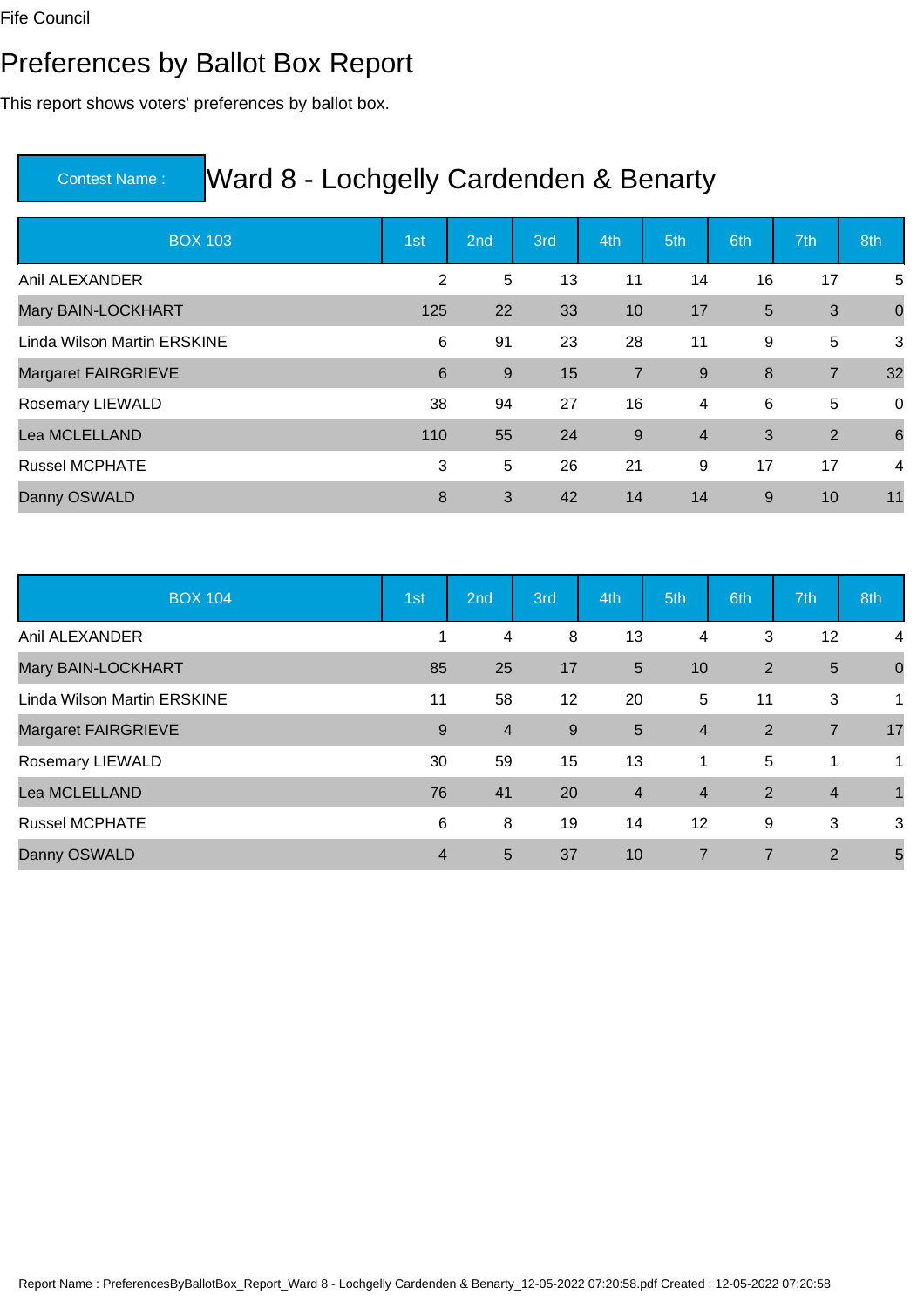#### Preferences by Ballot Box Report

This report shows voters' preferences by ballot box.

| BOX 105, 106                | 1st         | 2nd            | 3rd | 4th            | 5th            | 6th            | 7th            | 8th             |
|-----------------------------|-------------|----------------|-----|----------------|----------------|----------------|----------------|-----------------|
| Anil ALEXANDER              | $\mathbf 1$ | 11             | 18  | 19             | 20             | 8              | 21             | 12              |
| Mary BAIN-LOCKHART          | 140         | 43             | 44  | 19             | 15             | 13             | 2              | $\overline{1}$  |
| Linda Wilson Martin ERSKINE | 25          | 105            | 26  | 33             | 21             | 13             | 11             | 1               |
| <b>Margaret FAIRGRIEVE</b>  | 33          | $\overline{7}$ | 17  | $\overline{4}$ | $\overline{4}$ | 8              | 13             | 41              |
| Rosemary LIEWALD            | 55          | 134            | 27  | 13             | 3              | $\overline{7}$ | 8              | 3               |
| Lea MCLELLAND               | 153         | 65             | 21  | 12             | $\overline{4}$ | $\overline{2}$ | $5\phantom{1}$ | $6\phantom{1}6$ |
| <b>Russel MCPHATE</b>       | 7           | 15             | 23  | 36             | 20             | 21             | 12             | 3               |
| Danny OSWALD                | 14          | 17             | 80  | 20             | 18             | 12             | 5              | $\mathbf{3}$    |

| <b>BOX 107</b>              | 1st            | 2nd            | 3rd | 4th | 5th          | 6th            | 7th            | 8th            |
|-----------------------------|----------------|----------------|-----|-----|--------------|----------------|----------------|----------------|
| Anil ALEXANDER              | 6              | 3              | 8   | 9   | 9            | 3              | 11             | 5              |
| Mary BAIN-LOCKHART          | 36             | 56             | 26  | 17  | 8            | 3              | $\overline{4}$ |                |
| Linda Wilson Martin ERSKINE | 69             | 40             | 24  | 13  | 9            | 9              | 2              | 0              |
| Margaret FAIRGRIEVE         | 14             | 2              | 10  | 8   | $\mathbf{1}$ | $\overline{4}$ | $5\phantom{.}$ | 18             |
| Rosemary LIEWALD            | 61             | 43             | 15  | 6   | 3            | $\mathbf 0$    | 7              | 1              |
| Lea MCLELLAND               | 43             | 65             | 8   | 8   | 2            | $\overline{4}$ | 1              | $\overline{7}$ |
| <b>Russel MCPHATE</b>       | 8              | 8              | 23  | 12  | 8            | 14             | 3              | 0              |
| Danny OSWALD                | $\overline{7}$ | $\overline{7}$ | 37  | 8   | 10           | 5              | 3              | $\overline{2}$ |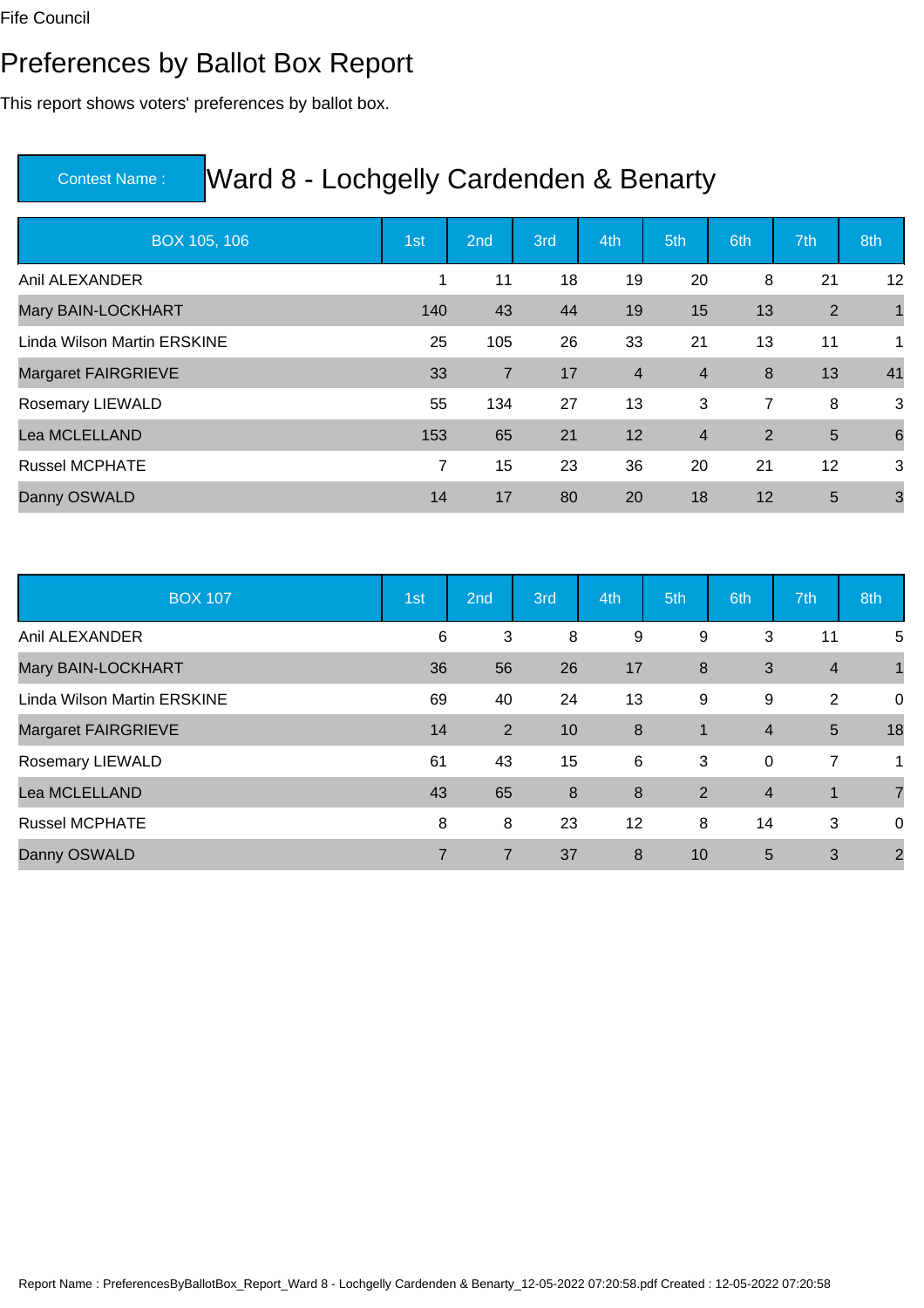#### Preferences by Ballot Box Report

This report shows voters' preferences by ballot box.

| <b>BOX 108</b>              | 1st | 2nd            | 3rd | 4th             | 5th            | 6th            | 7th              | 8th            |
|-----------------------------|-----|----------------|-----|-----------------|----------------|----------------|------------------|----------------|
| Anil ALEXANDER              | 3   | 3              | 7   | 4               | 9              | 8              | 10               | $\overline{7}$ |
| Mary BAIN-LOCKHART          | 42  | 75             | 17  | 12              | $\overline{7}$ | $\overline{4}$ | $\boldsymbol{0}$ | $\overline{1}$ |
| Linda Wilson Martin ERSKINE | 84  | 41             | 26  | 14              | 5              | 2              | 1                | $\mathsf 0$    |
| Margaret FAIRGRIEVE         | 17  | $\overline{7}$ | 15  | 5               | $\overline{4}$ | $\overline{2}$ | $\overline{7}$   | 11             |
| Rosemary LIEWALD            | 65  | 39             | 17  | 7               | 1              | 2              | 8                | 5              |
| Lea MCLELLAND               | 38  | 63             | 20  | $6\phantom{1}6$ | 3              | 3              | $6\phantom{1}6$  | $\overline{7}$ |
| <b>Russel MCPHATE</b>       | 4   | 5              | 23  | 19              | 6              | 9              | 4                | 2              |
| Danny OSWALD                | 4   | $\overline{7}$ | 34  | 5               | 10             | 12             | 3                |                |

| <b>BOX 109</b>              | 1st | 2nd          | 3rd | 4th                  | 5th            | 6th            | 7th         | 8th            |
|-----------------------------|-----|--------------|-----|----------------------|----------------|----------------|-------------|----------------|
| Anil ALEXANDER              | 8   | 0            | 1   | 5                    | $\overline{2}$ | 6              | 2           | $\overline{7}$ |
| Mary BAIN-LOCKHART          | 40  | 50           | 16  | 11                   | 3              | 3              | 1           | $\mathbf 0$    |
| Linda Wilson Martin ERSKINE | 53  | 41           | 13  | 8                    | 6              | 2              | 3           | 0              |
| Margaret FAIRGRIEVE         | 21  | $\mathbf{3}$ | 3   | 5                    | $\overline{0}$ | $\overline{0}$ | 8           | 10             |
| Rosemary LIEWALD            | 41  | 56           | 12  | 3                    | 2              | 1              | 2           | 0              |
| Lea MCLELLAND               | 56  | 41           | 9   | 5                    | 2              | $\overline{0}$ | 1           | $\overline{2}$ |
| <b>Russel MCPHATE</b>       | 1   | 5            | 16  | 11                   | $\overline{4}$ | $\overline{7}$ | 4           | 0              |
| Danny OSWALD                | 5   | 3            | 37  | $\blacktriangleleft$ | 9              | 3              | $\mathbf 0$ | $\mathbf 0$    |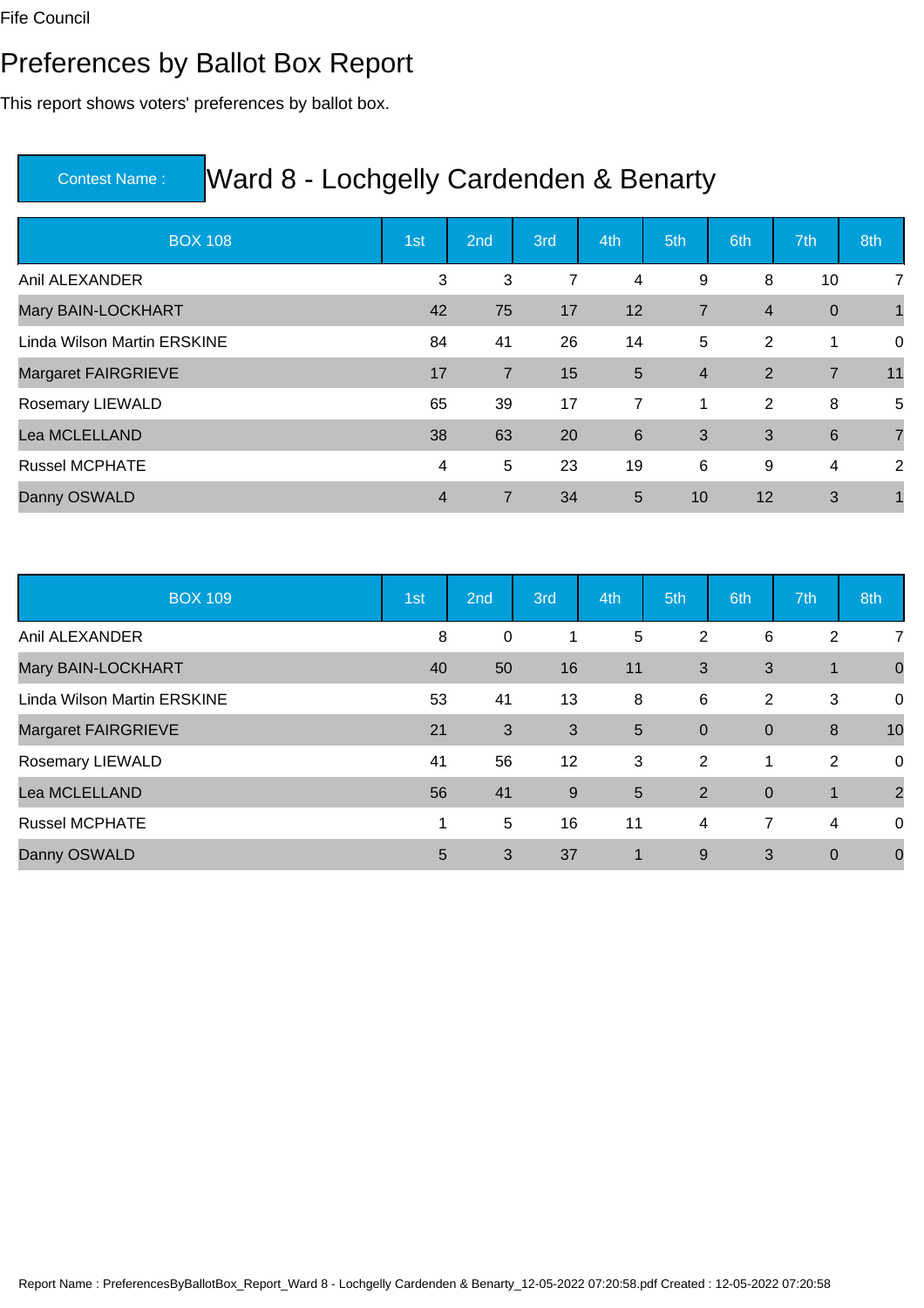#### Preferences by Ballot Box Report

This report shows voters' preferences by ballot box.

| <b>BOX 110</b>              | 1st | 2nd | 3rd | 4th            | 5th            | 6th            | 7th             | 8th            |
|-----------------------------|-----|-----|-----|----------------|----------------|----------------|-----------------|----------------|
| Anil ALEXANDER              | 6   | 1   | 4   | 7              | 5              | 3              | 10              | 11             |
| Mary BAIN-LOCKHART          | 69  | 45  | 21  | 19             | 8              | 3              | 2               | $\mathbf 0$    |
| Linda Wilson Martin ERSKINE | 42  | 69  | 24  | 13             | 11             | 5              | 3               | $\mathsf 0$    |
| <b>Margaret FAIRGRIEVE</b>  | 11  | 5   | 8   | 3              | 6              | $\overline{2}$ | $6\phantom{1}6$ | 16             |
| Rosemary LIEWALD            | 89  | 50  | 17  | 5              | 1              | 4              | 3               | 0              |
| Lea MCLELLAND               | 44  | 77  | 22  | 13             | $\overline{1}$ | 5              | 3               | $\mathbf 0$    |
| <b>Russel MCPHATE</b>       | 5   | 11  | 18  | 13             | 13             | 8              | 3               | 1              |
| Danny OSWALD                | 10  | 7   | 49  | $\overline{4}$ | $\overline{4}$ | 5              | 3               | $\overline{2}$ |

| <b>BOX 111</b>              | 1st | 2nd            | 3rd | 4th | 5th            | 6th            | 7th            | 8th            |
|-----------------------------|-----|----------------|-----|-----|----------------|----------------|----------------|----------------|
| Anil ALEXANDER              | 4   | $\overline{2}$ | 9   | 9   | $\overline{7}$ | 7              | 15             | 10             |
| Mary BAIN-LOCKHART          | 61  | 43             | 29  | 22  | 11             | 5              | 2              | $\mathbf 0$    |
| Linda Wilson Martin ERSKINE | 47  | 59             | 24  | 16  | 11             | 5              | 2              | 1              |
| Margaret FAIRGRIEVE         | 18  | $\,6\,$        | 13  | 5   | $\overline{4}$ | 2              | 11             | 24             |
| Rosemary LIEWALD            | 68  | 58             | 23  | 8   | 1              | 3              | 2              | 3              |
| Lea MCLELLAND               | 54  | 72             | 17  | 10  | 5              | $\overline{4}$ | $\overline{4}$ | $\overline{2}$ |
| <b>Russel MCPHATE</b>       | 3   | $\overline{7}$ | 11  | 21  | 12             | 15             | 8              | 1.             |
| Danny OSWALD                | 8   | $\overline{4}$ | 46  | 6   | 11             | 9              | 5              | $\overline{2}$ |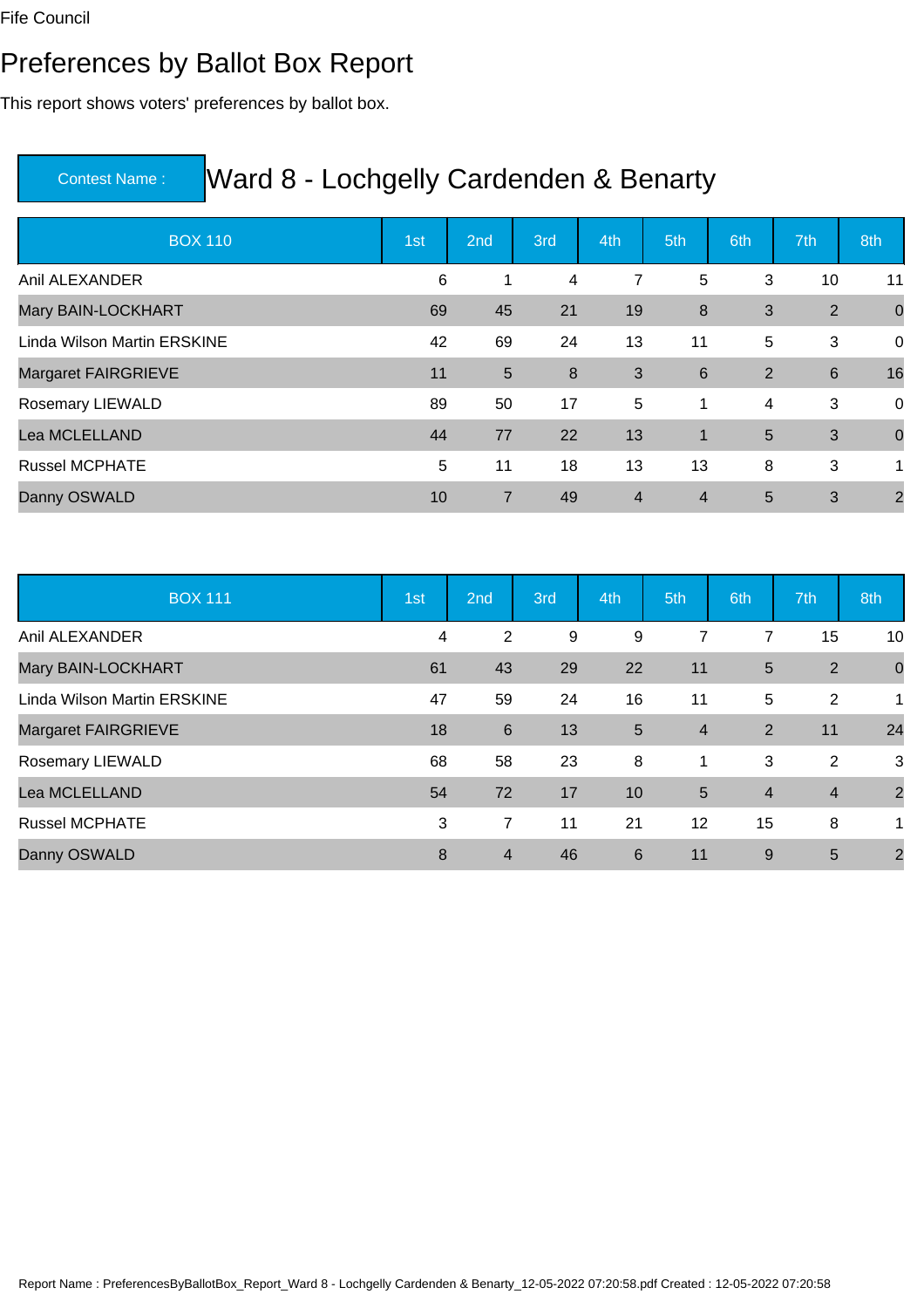#### Preferences by Ballot Box Report

This report shows voters' preferences by ballot box.

| <b>BOX 112</b>              | 1st            | 2nd            | 3rd | 4th            | 5th | 6th            | 7th              | 8th             |
|-----------------------------|----------------|----------------|-----|----------------|-----|----------------|------------------|-----------------|
| Anil ALEXANDER              | 2              | 5              | 9   | 7              | 12  | 6              | 9                | 13              |
| Mary BAIN-LOCKHART          | 40             | 79             | 32  | 20             | 16  | 8              | $\boldsymbol{0}$ | $\overline{1}$  |
| Linda Wilson Martin ERSKINE | 88             | 49             | 29  | 26             | 4   | 4              | 8                | $\mathsf 0$     |
| <b>Margaret FAIRGRIEVE</b>  | 13             | $\overline{4}$ | 15  | $\overline{4}$ | 3   | 5              | 10               | 20              |
| Rosemary LIEWALD            | 163            | 27             | 17  | 7              | 5   | $\overline{2}$ | 7                | 2               |
| Lea MCLELLAND               | 22             | 150            | 17  | 11             | 6   | 3              | 5                | $5\overline{5}$ |
| <b>Russel MCPHATE</b>       | 4              | 7              | 22  | 23             | 10  | 18             | 3                | 2               |
| Danny OSWALD                | $\overline{7}$ | 6              | 63  | 17             | 12  | 10             | 5                | $\mathbf 0$     |

| BOX 114, 113                | 1st | 2nd            | 3rd | 4th | 5th            | 6th            | 7th            | 8th            |
|-----------------------------|-----|----------------|-----|-----|----------------|----------------|----------------|----------------|
| Anil ALEXANDER              | 5   | $\overline{2}$ | 8   | 15  | 11             | 5              | 14             | 10             |
| Mary BAIN-LOCKHART          | 68  | 64             | 33  | 16  | 9              | 8              | 2              | $\overline{4}$ |
| Linda Wilson Martin ERSKINE | 81  | 73             | 26  | 15  | 9              | 8              | 8              | 1              |
| Margaret FAIRGRIEVE         | 25  | 11             | 21  | 8   | $\overline{7}$ | $\overline{4}$ | 11             | 19             |
| Rosemary LIEWALD            | 144 | 27             | 12  | 4   | 1              | 2              | 7              | 4              |
| Lea MCLELLAND               | 28  | 124            | 10  | 12  | $\overline{2}$ | $\mathbf 1$    | $\overline{4}$ | $\overline{7}$ |
| <b>Russel MCPHATE</b>       | 7   | 10             | 27  | 25  | 11             | 18             | 3              | 2              |
| Danny OSWALD                | 2   | 12             | 49  | 12  | 16             | 11             | 1              |                |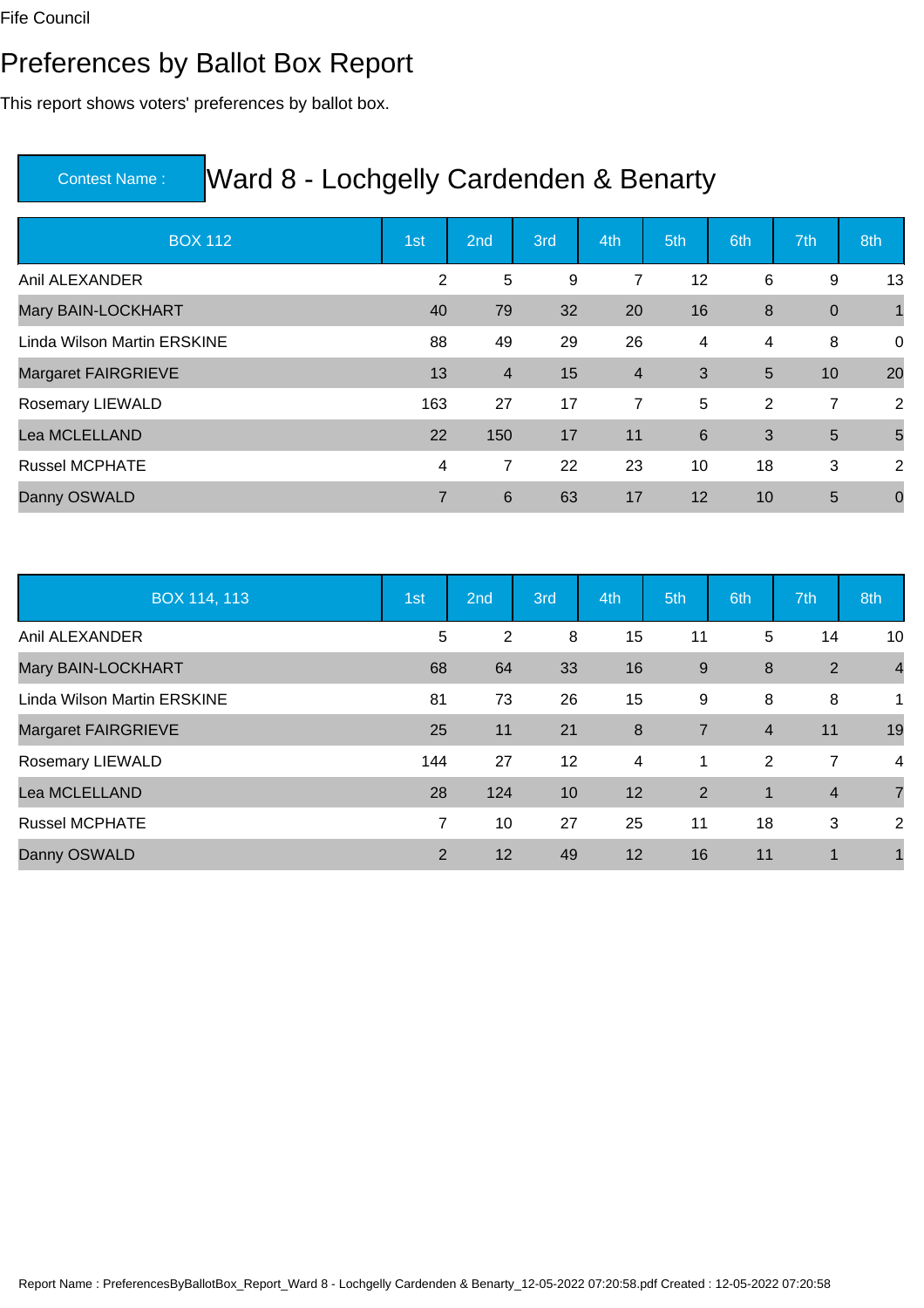#### Preferences by Ballot Box Report

This report shows voters' preferences by ballot box.

| <b>BOX 115</b>              | 1st | 2nd            | 3rd            | 4th | 5th            | 6th            | 7th            | 8th            |
|-----------------------------|-----|----------------|----------------|-----|----------------|----------------|----------------|----------------|
| Anil ALEXANDER              | 4   | 6              | 11             | 4   | 11             | 7              | 6              | 6              |
| Mary BAIN-LOCKHART          | 30  | 57             | 22             | 19  | $5\phantom{.}$ | 2              | 2              | $\overline{0}$ |
| Linda Wilson Martin ERSKINE | 60  | 34             | 18             | 17  | 9              | 5              | 2              | $\mathbf 0$    |
| <b>Margaret FAIRGRIEVE</b>  | 28  | $5\phantom{1}$ | $\overline{4}$ | 11  | $5\phantom{1}$ | $\mathbf{1}$   | 6              | 14             |
| Rosemary LIEWALD            | 82  | 28             | 14             | 5   | $\mathbf 1$    | $\overline{2}$ | $\overline{7}$ | 3              |
| Lea MCLELLAND               | 21  | 74             | 12             | 8   | $\overline{2}$ | $\mathbf 0$    | $5\phantom{1}$ | $\overline{7}$ |
| <b>Russel MCPHATE</b>       | 2   | 7              | 16             | 15  | 10             | 16             | 4              | 2              |
| Danny OSWALD                | 5   | 6              | 48             | 8   | 9              | 8              | 3              | $\overline{2}$ |

| <b>PV008 052</b>            | 1st | 2nd | 3rd | 4th | 5th | 6th            | 7th             | 8th            |
|-----------------------------|-----|-----|-----|-----|-----|----------------|-----------------|----------------|
| Anil ALEXANDER              | 8   | 8   | 24  | 9   | 10  | 7              | 9               | 8              |
| Mary BAIN-LOCKHART          | 141 | 107 | 44  | 19  | 9   | 5              | 6               | $\mathbf 0$    |
| Linda Wilson Martin ERSKINE | 107 | 128 | 34  | 20  | 5   | 9              | 3               | 6              |
| Margaret FAIRGRIEVE         | 46  | 8   | 25  | 3   | 3   | $\overline{4}$ | 9               | 14             |
| Rosemary LIEWALD            | 99  | 73  | 35  | 13  | 0   | 3              | 5               | 1              |
| Lea MCLELLAND               | 79  | 90  | 22  | 19  | 3   | $\mathbf 1$    | 3               | 5              |
| <b>Russel MCPHATE</b>       | 13  | 25  | 26  | 22  | 14  | 6              | 3               | $\overline{2}$ |
| Danny OSWALD                | 6   | 9   | 66  | 13  | 5   | 11             | $6\phantom{1}6$ | 3              |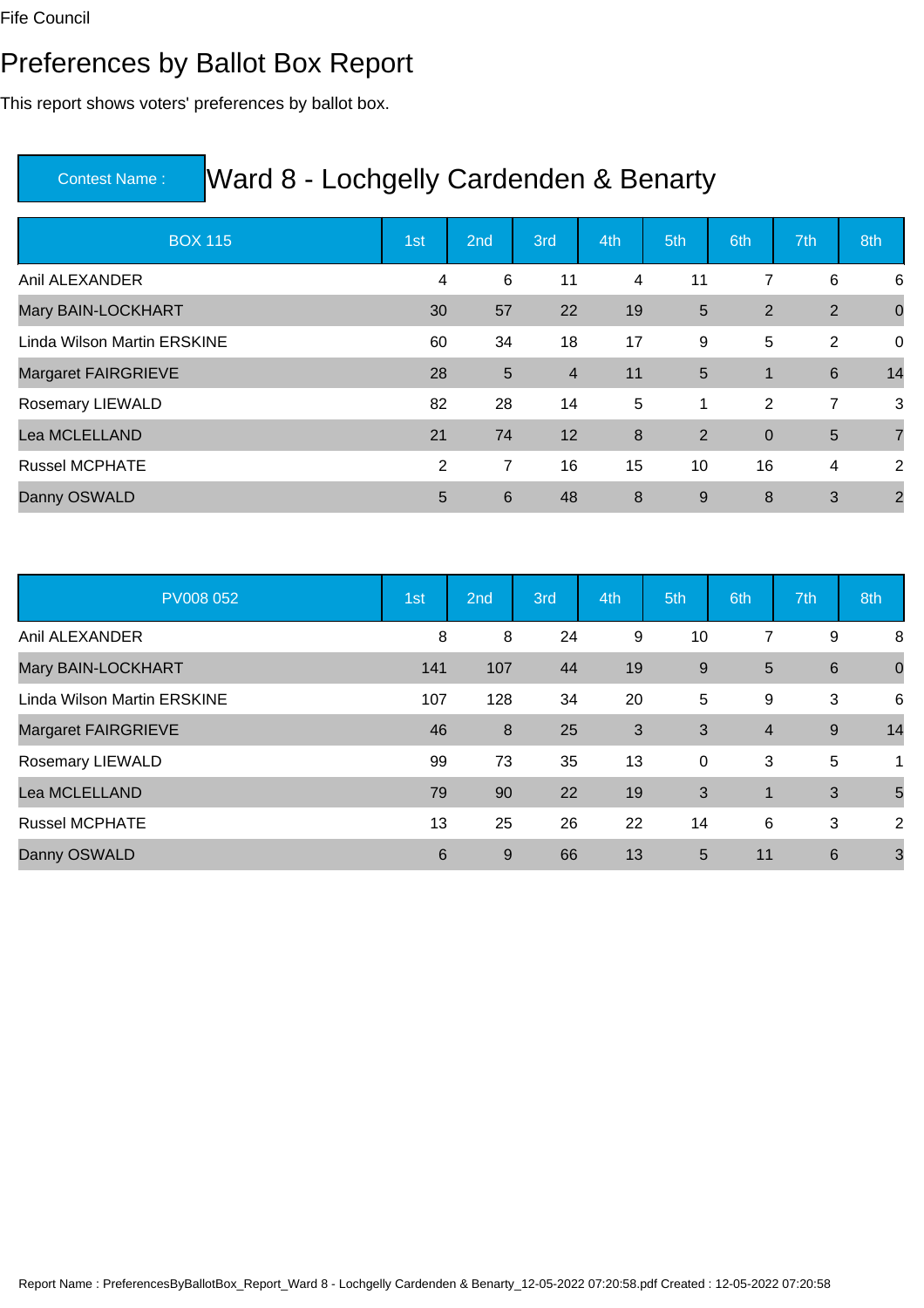#### Preferences by Ballot Box Report

This report shows voters' preferences by ballot box.

| <b>PV008 053</b>            | 1st | 2nd | 3rd | 4th            | 5th            | 6th            | 7th | 8th            |
|-----------------------------|-----|-----|-----|----------------|----------------|----------------|-----|----------------|
| Anil ALEXANDER              | 6   | 2   | 18  | 9              | 10             | 10             | 9   | 12             |
| Mary BAIN-LOCKHART          | 135 | 112 | 45  | 13             | 6              | 3              | 2   | $\overline{0}$ |
| Linda Wilson Martin ERSKINE | 112 | 129 | 26  | 21             | 7              | $\overline{2}$ | 2   | 2              |
| <b>Margaret FAIRGRIEVE</b>  | 45  | 9   | 19  | $6\phantom{1}$ | $\overline{4}$ | 5              | 11  | 14             |
| Rosemary LIEWALD            | 101 | 69  | 24  | $\overline{7}$ | 2              | 5              | 7   | 1              |
| Lea MCLELLAND               | 72  | 95  | 26  | 13             | 3              | 3              | 3   | $\overline{9}$ |
| <b>Russel MCPHATE</b>       | 11  | 15  | 30  | 21             | 17             | 9              | 8   | 0              |
| Danny OSWALD                | 10  | 6   | 64  | 13             | 10             | 11             | 3   | 5              |

| <b>PV008 054</b>            | 1st | 2nd            | 3rd | 4th            | 5th            | 6th | 7th            | 8th         |
|-----------------------------|-----|----------------|-----|----------------|----------------|-----|----------------|-------------|
| Anil ALEXANDER              | 10  | 8              | 20  | 14             | 9              | 7   | 22             | 5           |
| Mary BAIN-LOCKHART          | 144 | 103            | 47  | 23             | $5\phantom{1}$ | 5   | 1              | $\mathbf 0$ |
| Linda Wilson Martin ERSKINE | 85  | 135            | 39  | 28             | 11             | 6   | $\overline{2}$ | 0           |
| Margaret FAIRGRIEVE         | 61  | $\overline{5}$ | 30  | $\overline{7}$ | 3              | 8   | $\overline{4}$ | 28          |
| Rosemary LIEWALD            | 72  | 85             | 44  | 6              | $\overline{2}$ | 8   | 6              | 6           |
| Lea MCLELLAND               | 102 | 79             | 26  | 18             | 3              | 5   | 14             | 5           |
| <b>Russel MCPHATE</b>       | 8   | 24             | 30  | 30             | 19             | 11  | 9              | 1           |
| Danny OSWALD                | 10  | 9              | 57  | 15             | 21             | 14  | 3              | 12          |